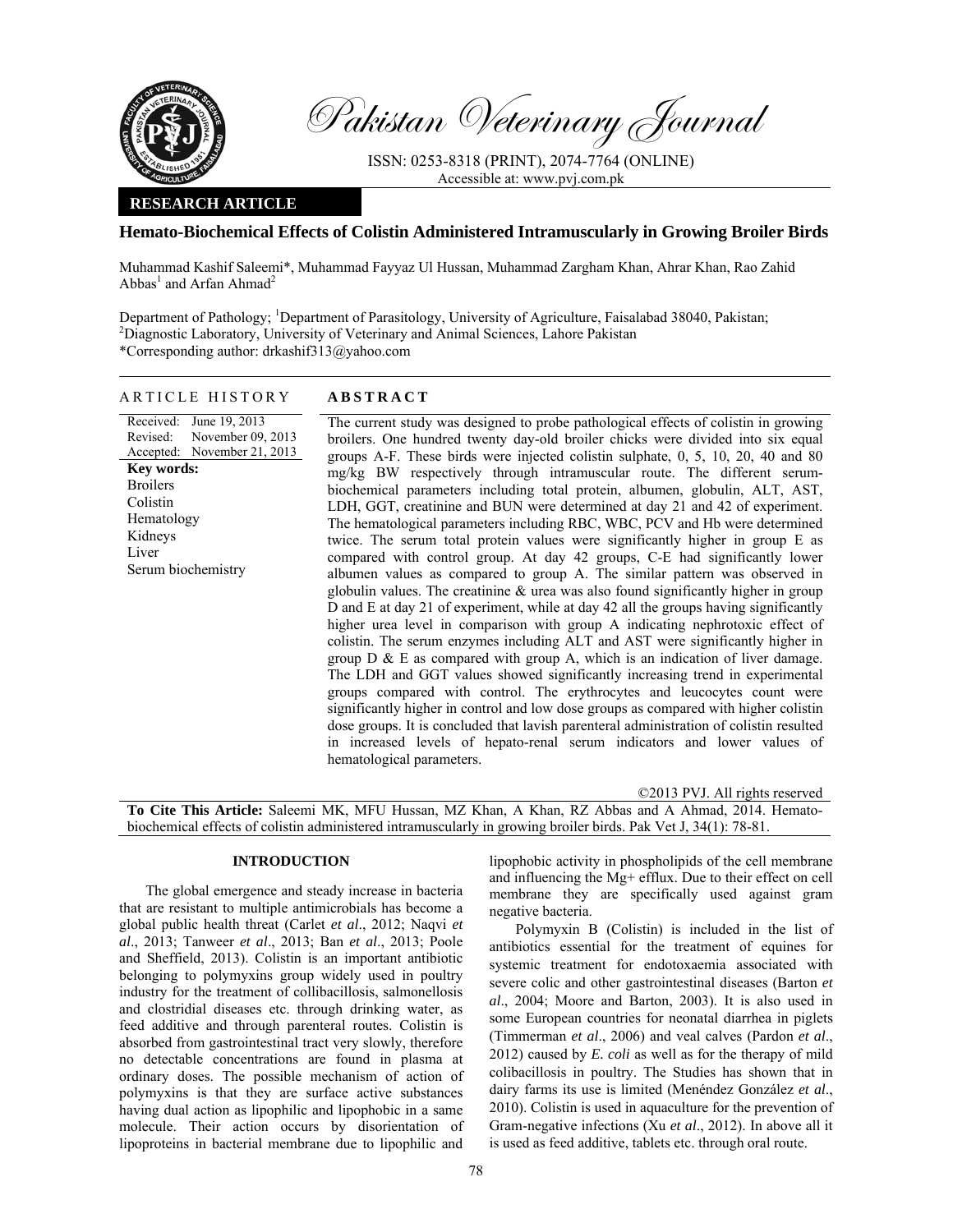However their parenteral administration needs extra care because they have narrow safety margin and overdoses leads to neurotoxicity and nephrotoxicity within no time. This toxicity is more in patients with renal insufficiency as colistin and other polymyxins are excreted primarily through kidneys. In rats Wallace *et al.* (2008) reported severe nephrotoxicity with intravenous administration of colistin metahe-sulfonate (CMS). The colistin excreted unaltered through oral route in the feces of food animals and it lead to toxicity in nitrifying bacteria in the soil. (Bressan *et al*., 2013). Therefore indirectly it also effects the environment.

In Pakistan different antibiotics like gentamicin (Khan *et al*., 2008) are used through parenteral route due to quick action and economical use. Similarly parenteral use of colistin in Pakistani poultry industry is increasing day by day to treat the collibacillosis. It is also used in combination with amoxicillin to treat the clostridial enteritis in broiler birds. Its extensive use through parenteral route may lead to toxicopathological effects. But meager information is available globally about toxicopathological effects of parenteral administration of colistin in poultry. Keeping in view the above objectives the current study describes the toxicological effects of parenteral administration of colistin in broiler birds.

### **MATERIALS AND METHODS**

This experiment was performed keeping in consideration all animal ethics and welfare issues regarding animal protection and welfare as devised by the advanced studies research board (ASRB) of university.

**Experimental design and bird's management:** One hundred twenty day old broiler chicks of mixed sex were purchased from commercial hatchery and were kept under standard housing and managemental conditions for 42 days. Birds were fed with feed having 22% total protein. Feed and water was provided *ad libitum*. The birds in experimental groups were administered colistin once through intramuscular route in pectoral muscles at day 15 of the age of birds. The group A was control (0 mg/kg bwt.), group B (5 mg/kg), group C (10 mg/kg), group D  $(20 \text{ mg/kg})$ , group E  $(40 \text{ mg/kg})$  and group F  $(80 \text{ mg/kg})$ .

**Parameters studied:** The blood was collected from wing vein of individual birds in two separate tubes twice at day 21 and 42 of the experiment for hematological and serum biochemical studies. Then these birds were sacrificed by cutting the major vessels in the cervical region. Erythrocyte and leukocyte counts, hemoglobin and hematocrit (Benjamin, 1978) were determined at day 21 and 42 of the experiment. For determination of total proteins Biuret method (Oser, 1976) was used and serum albumin concentration was measured by the method of (Varley *et al.,* 1980). The urea and creatinine levels were determined by modified method of (Ahmed *et al*., 2012) using (Cat # 5.17610.0001; Merck France). The Reitman and Frankel (1957) method was used for determination of serum ALT using kit (Cat # 5.17530.0001; Merck France), LDH (Cat # 5.17652.0001; Merck France), GGT (Cat # 5.17527.0001; Merck France) and AST (Cat #

126019966314; Diagnostic Systems GmbH, Holzhem, Germany) using the commercially available kit.

**Statistical analysis:** The data was analyzed using analysis of variance test and group means were compared by Duncan's multiple range tests. M-STATC statistical software was used for all statistical analysis. The level of significance was P≤0.05.

### **RESULTS**

In the current study colistin doses varies from 5-80 mg/kg BW, where group A served as control. All birds of group A and B were found normal throughout the experiment. These birds were attracted towards the feeders and drinkers, while the birds of group C, D and E were depressed, less respondent towards the feed and water, fecal consistency was watery, loose and frequent and signs of torticollis and opisthotonus were also observed as compared to the control group A.

**Hematological parameters:** Hematological parameters including erythrocytes counts, leukocytes counts, hematocrit and hemoglobin have been shown in the Table 1.

**Table 1:** Hematological values of broiler birds injected different dose levels of colistin

| Groups                            | Erythrocytes      | Leukocytes         |                  | Hemoglobin Haematocrit |  |  |  |  |  |  |
|-----------------------------------|-------------------|--------------------|------------------|------------------------|--|--|--|--|--|--|
|                                   | $(10^6/\mu L)$    | $(10^3/\mu L)$     | (g/dL)           | $(\%)$                 |  |  |  |  |  |  |
| I <sup>st</sup> killing at day 21 |                   |                    |                  |                        |  |  |  |  |  |  |
| А                                 | $3.38 \pm 0.71a$  | $3.5 \pm 0.3a$     | $8.00 \pm 0.7a$  | $32.5 \pm 1.9a$        |  |  |  |  |  |  |
| в                                 | $2.75 \pm 0.38$   | $2.85 \pm 0.52$ ab | 7.75±1.3a        | $31.5 \pm 4.3a$        |  |  |  |  |  |  |
| C                                 | $2.53 \pm 0.6$ d  | $2.23 \pm 0.3$     | $6.75 \pm 0.6a$  | $28.0 \pm 2.5a$        |  |  |  |  |  |  |
| D                                 | $2.59 \pm 0.42c$  | $2.9 \pm 0.68$ ab  | $7.95 \pm 1.1a$  | $33.0 \pm 3.5a$        |  |  |  |  |  |  |
| E                                 | $2.50 \pm 0.2e$   | $2.18 \pm 0.2 b$   | $7.15 \pm 1.9a$  | 30.8±6.2a              |  |  |  |  |  |  |
| 2 <sup>nd</sup> killing at day 42 |                   |                    |                  |                        |  |  |  |  |  |  |
| A                                 | $1.60 \pm 0.94d$  | 31.50±0.34a        | $11.18 \pm 0.8a$ | $24.3 + 4.11c$         |  |  |  |  |  |  |
| в                                 | $1.58 \pm 0.43c$  | 22.50±0.19ab       | $10.10 \pm 2.4a$ | $29.8 + 4.99$ bc       |  |  |  |  |  |  |
| C                                 | $1.02 \pm 0.31$ e | $19.00 \pm 0.11$   | $11.75 \pm 1.2a$ | $33.0 \pm 2.58$ a      |  |  |  |  |  |  |
| D                                 | $2.20 \pm 0.58$ a | $17.00 + 0.42$     | $10.25 \pm 1.2a$ | $31.3 \pm 1.50$ ab     |  |  |  |  |  |  |
| E                                 | $1.60 \pm 0.72$ b | 29.25±0.15ab       | $8.90 \pm 2.4a$  | 26.8±4.43bc            |  |  |  |  |  |  |
|                                   |                   |                    |                  |                        |  |  |  |  |  |  |

Values (mean±SD) in each column followed by different letter differ statistically (P≤0.05) at each killing day.

Erythrocyte counts were significantly lower in groups B-E in comparison with group A at day 21 of the experiment. Leukocytes counts were significantly lower in groups C-E at 21 and 42 of the experiment as compared to group A. At day 21 and 42 of the experiment hemoglobin concentrations were non-significantly different in all groups as compared to control group A. The hematocrit values at day 21 were nonsignificantly different among all the groups, while at day 42 it was maximum in group C followed by group B and A.

**Serum biochemical parameters:** The results of different serum biochemical parameters have been shown in table 2. At day 21 of experiment serum total protein values of all the groups were nonsignificantly different from control group except group E, which was significantly higher from control group. At second killing on day 42 the total protein values of all the groups were significantly lower in comparison with control group. Serum globulin concentrations of group E were significantly higher as compared with control group A at day 21 of experiment, while all the remaining groups were nonsignificantly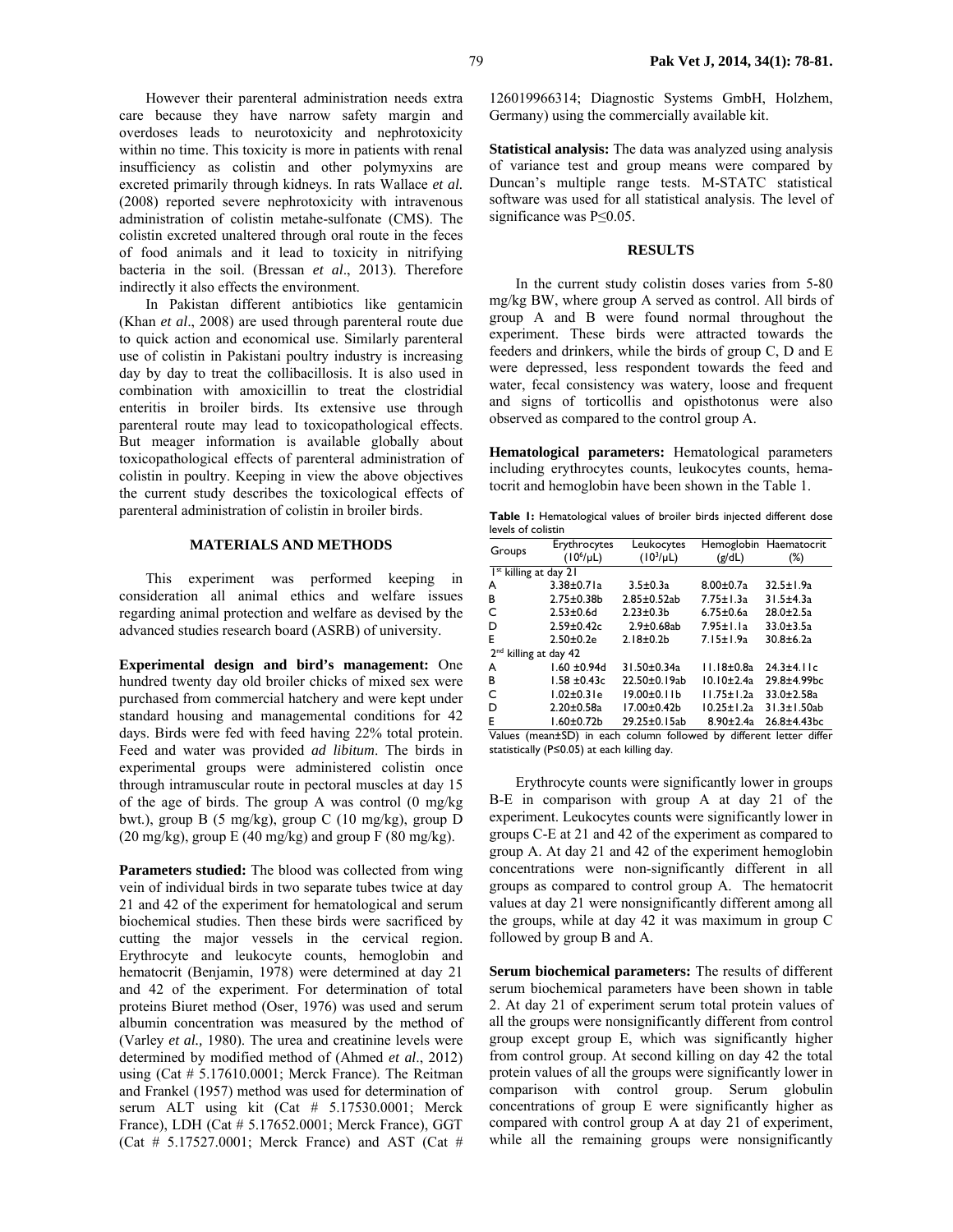**Table 2:** Serum biochemical values of broiler birds injected with various dose levels of colistin

| Groups                                                                                                                        | Total protein   | <b>Albumin</b>   | Globulin        | Creatinine      | Urea             | ALT               | <b>AST</b>         | LDH             | <b>GGT</b>        |  |
|-------------------------------------------------------------------------------------------------------------------------------|-----------------|------------------|-----------------|-----------------|------------------|-------------------|--------------------|-----------------|-------------------|--|
|                                                                                                                               | (g/d)           | (g/d)            | (g/d)           | (mg/dl)         | (mg/dl)          | (IU/L)            | (IU/L)             | (IU/L)          | (IU/L)            |  |
| $Ist$ killing at 21 day                                                                                                       |                 |                  |                 |                 |                  |                   |                    |                 |                   |  |
| A                                                                                                                             | $4.5 \pm 0.3 b$ | $2.1 \pm 0.1a$   | $2.4 \pm 0.4$   | $0.2 + 0.2$     | $4.4 \pm 1.7$ b  | $8.4 + 4.0b$      | $179.2 + 73b$      | $1274\pm216b$   | $9.69 \pm 0.9$ b  |  |
| в                                                                                                                             | $4.4 \pm 0.3 b$ | $2.0 \pm 0.2a$   | $2.3 + 0.3$     | $0.3 \pm 0.1 b$ | $8.9\pm4.3ab$    | $19.6 \pm 9.2ab$  | $216. \pm 20ab$    | $1673 + 723b$   | $7.68 \pm 2.58 b$ |  |
| C                                                                                                                             | $4.5 \pm 0.3 b$ | $2.2 \pm 0.5a$   | $2.3 \pm 0.7$ b | $0.3 + 0.0$     | $12.5 \pm 8.3ab$ | $29.9 \pm 10ab$   | 247.7±28a          | 4058±1278a      | $9.38 \pm 1.1 b$  |  |
| D                                                                                                                             | $4.4 \pm 0.1 b$ | $2.1 \pm 0.1a$   | $2.3 + 0.2b$    | $0.5 \pm 0.5$ b | $13.6 \pm 6.1a$  | $46.1 \pm 30.1a$  | $245.7 \pm 5a$     | 2906±836a       | $21.3 \pm 5.ab$   |  |
| E                                                                                                                             | $5.8\pm0.1a$    | $2.2 \pm 0.5a$   | $3.6 + 0.5a$    | $1.0 \pm 0.2a$  | 17.8±6.6a        | $43.8 \pm 19.0$ a | $267.1 \pm 26a$    | 3088±328a       | 31.2±22.7a        |  |
| 2 <sup>nd</sup> killing at 42 day                                                                                             |                 |                  |                 |                 |                  |                   |                    |                 |                   |  |
| A                                                                                                                             | $5.0 \pm 0.8$ a | $2.5 \pm 0.2a$   | $2.4 \pm 0.6a$  | $0.2 \pm 0.0c$  | $3.8 + 0.9$      | $18.1 \pm 9.3 b$  | $145.6 \pm 98$     | $1636 \pm 533b$ | $6.2 + 3.8$ d     |  |
| в                                                                                                                             | $3.7 \pm 0.5$   | $2.3\pm0.1ab$    | $1.3 \pm 0.6 b$ | $0.2 \pm 0.0c$  | $10.5 \pm 1.9a$  | $9.4 \pm 2.8$ b   | $294.0 \pm 34.3$ a | 2542±962b       | $13.8 \pm 1.1c$   |  |
| C                                                                                                                             | $3.7 \pm 0.1 b$ | $1.8 \pm 0.2$ cd | $2.0\pm0.2ab$   | $0.2\pm0.1c$    | $10.9 \pm 6.4a$  | $24.0 + 9.4$      | 249.5±95.8ab       | $2548 \pm 1471$ | $17.3\pm4.3bc$    |  |
| D                                                                                                                             | $3.4 \pm 0.1 b$ | $1.5 \pm 0.3$ d  | l.8±0.2ab       | $0.7 \pm 0.3a$  | $12.9 \pm 4.0a$  | $37.3 \pm 3.4a$   | 335.8±88.0a        | 5143.3±498a     | $21.7 \pm 5.7$ ab |  |
| Е                                                                                                                             | $3.4 \pm 0.3 b$ | $2.8\pm0.1$ bc   | l.4±0.4b        | $0.5 \pm 0.2 b$ | $15.6 \pm 5.6a$  | $57.3 \pm 17.6a$  | 361.2±48.2a        | 4649±1121a      | $27.1 \pm 3.1a$   |  |
| Values (mean $\pm$ SD) in each column followed by different letter differ statistically ( $P \le 0.05$ ) at each killing day. |                 |                  |                 |                 |                  |                   |                    |                 |                   |  |

different from control group. At day 42 of experiment globulin values were significantly lower in the groups B and E as compared to control group and all remaining groups were nonsignificantly different from group A. Serum albumin values at day 21 of experiment were nonsignificantly different in all groups compared with group A, while at day 42 serum albumin values were significantly lower in the groups C, D and E as compared to the control group.

The creatinine values of group E were significantly higher as compared to control group A at day 21, while at day 42 creatinine values were significantly higher in the groups D and E as compared to control group and all the remaining groups were nonsignificantly different from control group A both at 21 and 42 day of experiment. At day 21 of experiment urea concentration was significantly higher in the group C-E in comparison with group A, while at 42 day urea concentration of all the groups were significantly higher as compared with control group.

The serum ALT concentrations were significantly higher in the group D and E as compared to control group at day 21 and 42 of the experiment, while all the remaining groups were nonsignificantly different from control group A. The serum AST concentrations of groups C-E at day 21, while all the groups at day 42 were having significantly higher concentrations as compared with control group A.

The serum LDH concentrations of group C, D and E were significantly higher in comparison with control group A at day 21 and 42 of the experiment Serum concentrations of GGT of group E at day 21 and all the groups at day 42 of the experiment were significantly higher than control group A.

#### **DISCUSSION**

In the current study colistin doses varies from 5-80 mg/kg BW, where group A served as control. All birds of group A and B were found normal throughout the experiment. These birds were attracted towards the feeders and drinkers, while the birds of group C, D and E were depressed, less respondent towards the feed and water, fecal consistency was watery, loose and frequent and signs of torticollis and opisthotonus were also observed as compared to the control group A. No information is available about colistin toxicity in poultry birds, however similar results of nervous signs have been presented by (Landman *et al.,* 2000) in ostriches administered with colistin. Similarly neurotoxicity of prolonged parenteral administration of colistin in human patients has been reported by (Falagas *et al*., 2005; Falagas and Kasiakou, 2006).

The serum total protein concentration was significantly lower in all the groups as compared with control group indicating toxic effects of colistin. No such information is available in the literature on effects of high doses of colistin on serum total proteins, albumen and globulin in avian species, however information is available about lower serum concentrations of total proteins and albumen in rats with colistin administration through intravenous route for 7 days consecutively up to 39 mg/kg total dose was given (Yousef *et al*., 2011). In different avian species including broilers, white leghorn layers administered with different dose levels of gentamicin (Khan *et al*., 2008; Saleemi *et al*., 2009; Javed *et al*., 2013). To our knowledge present study is the first to examine the effect of colistin administration on serum total proteins, albumin and globulin in broilers birds. However it is used as antimicrobial agent in Belgian broiler production by (Persoons *et al*., 2012) but no such studies have been performed observing the hematobiochemical effects of colistin in broilers.

Serum ALT concentration of group D and E were significantly higher than group A at day 21 and 42 of experiment. No such information is available about the broiler birds however Landman *et al*. (2000) reported similar results in ostriches. Similarly serum AST concentration in groups (C, D and E) was significantly higher from control group A at first and second killing. These hepatic enzymes are indicators of hepatic injury. The results of increase in the levels of these enzymes in serum in present study indicate liver damage. No such information is available in the accessible literature, however similar results have been presented by (Saleemi *et al*., 2009) in gentamicin toxicity in broilers.

In the present study LDH concentration was significantly higher in group C, D and E at day 21 and group D and E at day 42. The increase in concentration of this enzyme in serum is an indicator of muscular damage. No such studies have been presented previously. Similarly GGT was increased in group B, C, D and E as compared with control. This enzyme was first time studied in colistin toxicity. However elevated GGT level is an indication of drug abuse, bile duct proliferation and liver diseases etc.

Serum creatinine values of group E (40 mg of colistin sulphate) were significantly higher as compared to control group A at day 2. At day 42 creatinine values were